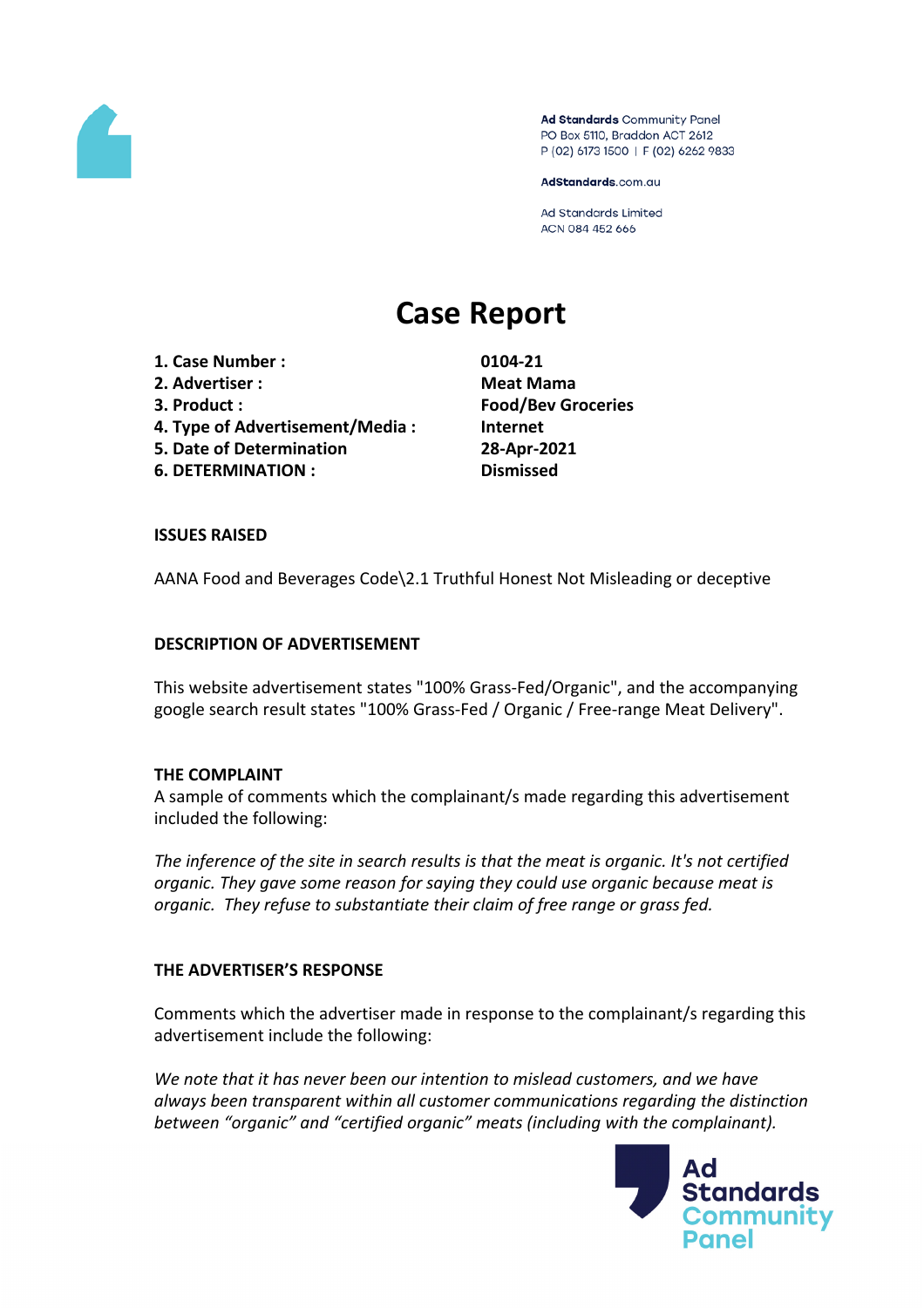

*Please note that post-submission of this complaint, we have revised our website to include the "is your meat certified organic?" item within our FAQ page, highlighting the distinction between "organic" and "certified organic" meat.*

*We note that organic certification is not a mandatory requirement for Australian domestic meat supply.*

*With reference to the Australian Standard for Organic and Biodynamic Products, AS 6000-2015 (Australian Standard), we use the term "organic" with reference to our suppliers' adherence to:*

*- Free-range practices & natural diets;*

*- Humane treatment of livestock with concern for their environment and well-being; and*

*- Limited use of pesticides, hormones, and other chemicals.*

*Please refer to attached supporting documentation.*

### **THE DETERMINATION**

The Ad Standards Community Panel (the Panel) considered whether this advertisement breaches the AANA Food and Beverages Advertising and Marketing Communications Code (the Food Code).

The Panel noted the complainant's concern that the advertisement:

- is misleading by suggesting that the products are organic when they are not certified as such.
- does not substantiate the claim that the products are sourced from free-range or grass-fed animals.

The Panel viewed the advertisement and noted the advertiser's response.

**Food Code 2.1 Advertising or Marketing Communication for Food or Beverage Products shall be truthful and honest, shall not be or be designed to be misleading or deceptive or otherwise contravene Prevailing Community Standards, and shall be communicated in a manner appropriate to the level of understanding of the target audience of the Advertising or Marketing Communication with an accurate presentation of all information including any references to nutritional values or health benefits.**

The Panel noted the Practice Note to this section of the Code which states:

*"The Panel will not attempt to apply legal tests in its determination of whether advertisements are truthful and honest, designed to mislead or deceive, or otherwise contravene prevailing community standards in the areas of concern to this Code.*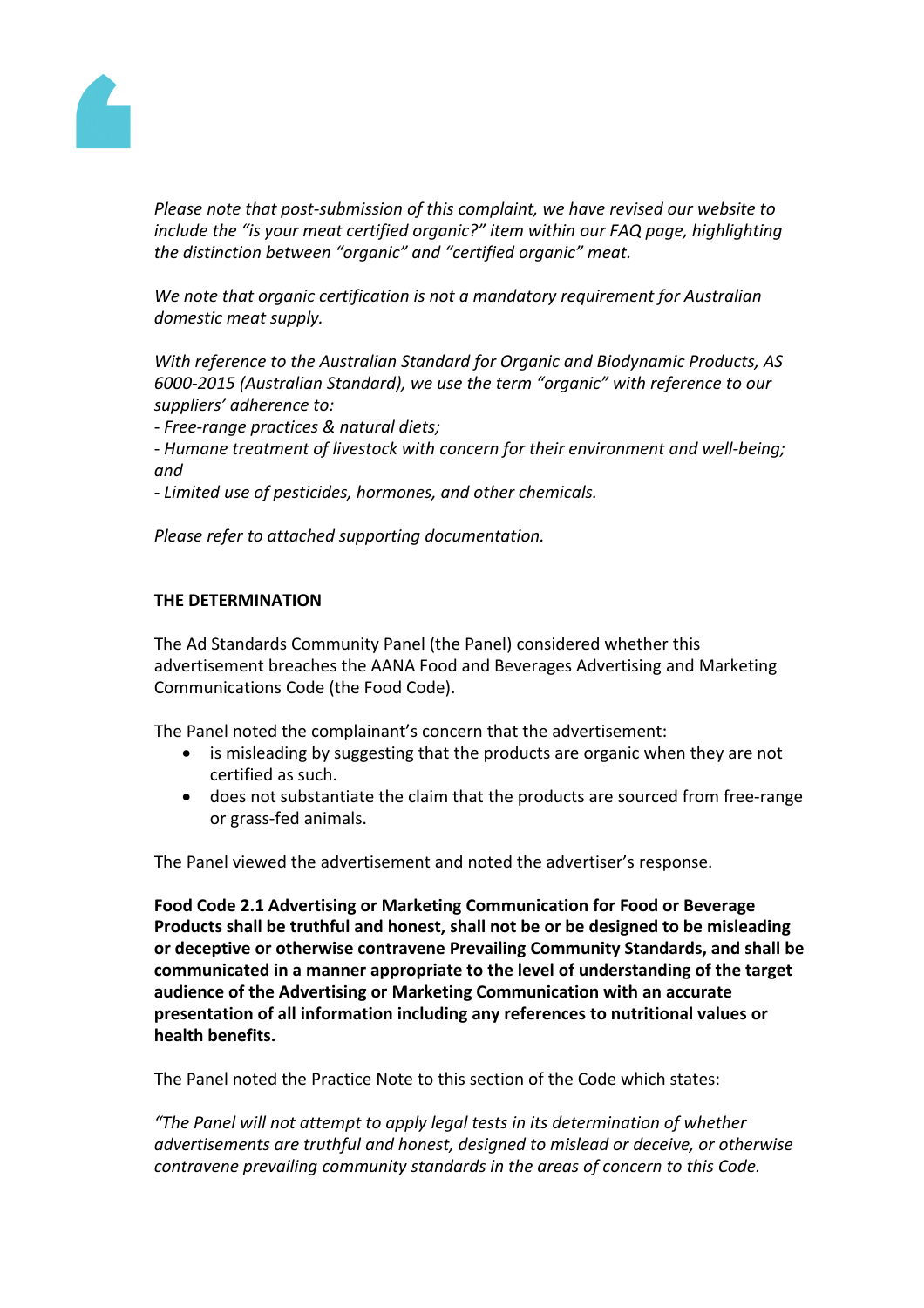

*"In testing the requirement that an advertising or marketing communication should not be designed to be misleading or deceptive, or otherwise contravene prevailing community standards, the Panel will consider the advertiser's stated intention, but may also consider, regardless of stated intent, that an advertisement is by design misleading or deceptive, or otherwise contravenes prevailing community standards in particular regard to stated health, nutrition and ingredient components of the food or beverage product.*

*"In testing the requirement that an advertising or marketing communication should not be designed to be misleading or deceptive, or otherwise contravene prevailing community standards, the Community Panel will consider the advertiser's stated intention, but may also consider, regardless of stated intent, that an advertisement is by design misleading or deceptive, or otherwise contravenes prevailing community standards in particular regard to stated health, nutrition and ingredient components of the food or beverage product.*

*"Thus, an advertising or marketing communication may make reference to one or more of the nutritional values or health benefits of a product but such references must be accurate and appropriate to the level of understanding of the target audience, and must not misleadingly represent the overall nutritional or health benefits of the product."*

### Organic

The Panel noted the complainant's concern that the advertisement is misleading by suggesting that the products are organic when they are not certified as such.

The Panel noted the information provided by the advertiser, and noted that the advertisement does not make the claim that the product is certified organic.

The Panel noted the guidance on the ACCC website relating to organic claims which states:

"Organic products intended for the Australian market are not required to be certified in order to be labelled 'organic'. However, there is a voluntary standard for growers and manufacturers wishing to label products as 'organic' and 'biodynamic' for sale within Australia (AS 6000–2015). As it is a voluntary standard, businesses do not necessarily have to meet the requirements of this standard in order to label and sell their products as 'organic' within Australia."

The Panel noted that some members of the community may consider that any claim suggesting that a product is organic means that the product has been certified as such, however considered that this is unlikely to be the interpretation of most members of the community.

### Free-range / Grass-fed